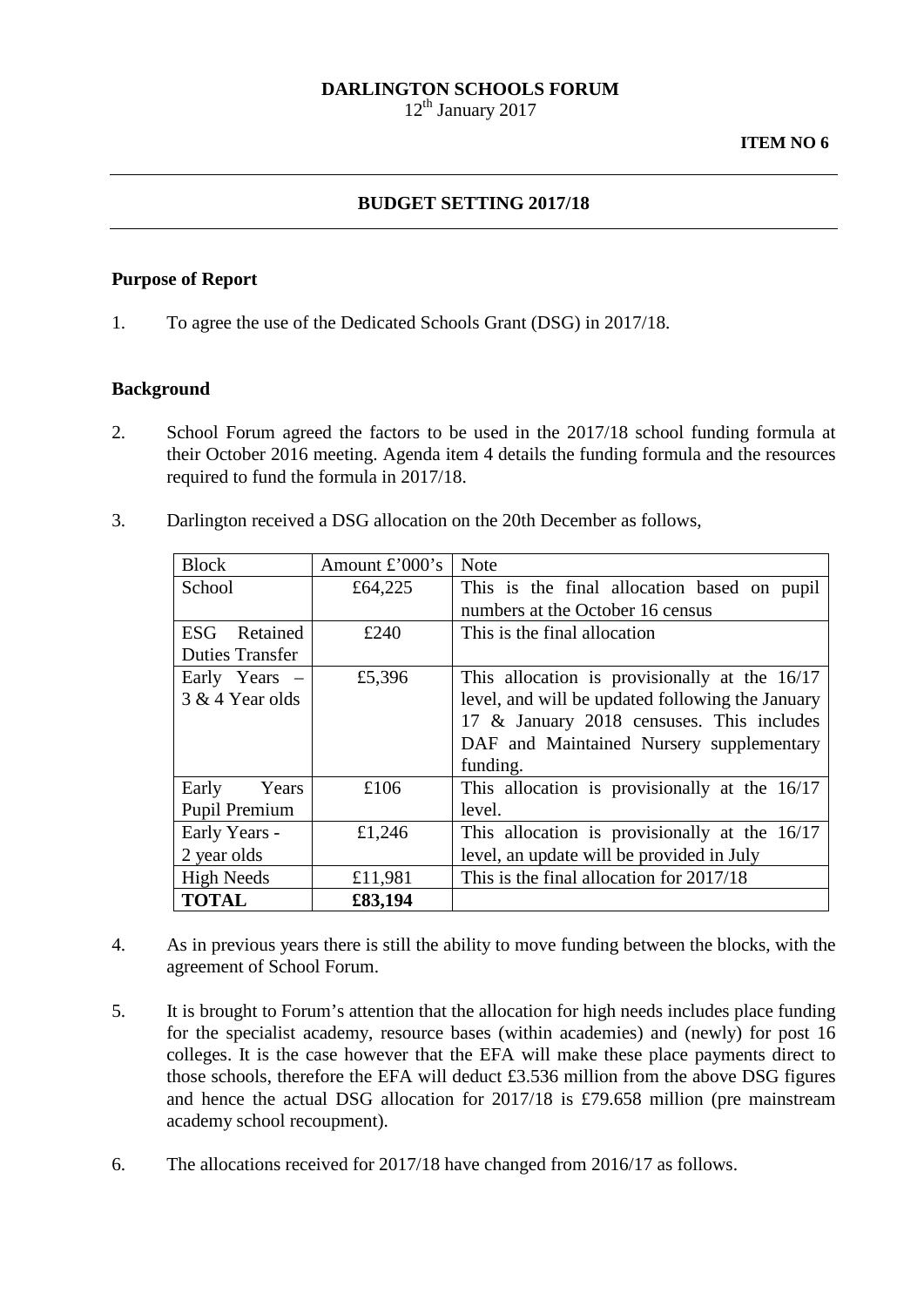- 7. The schools block has increased by £722,000 which includes the transfer of £240,000 previously paid to the Local Authority as Education Services (Retained Duties) Grant (ESG).
- 8. The provisional early years block has increased in line with the illustrative new allocation for the introduction of the early years funding formula. (Please see agenda item 7).
- 9. The high needs block has increased by £666,000. This is made up of two elements. The EFA has transferred the place funding for post 16 colleges to the DSG allocation of £486,000. In line with this funding transfer the EFA has also transferred the responsibility to fund place funding at post 16 colleges to the Local Authority and hence this funding does not represent an increase in funding. As noted at paragraph 5 as these colleges are not maintained the EFA take back this funding to pay the colleges direct and hence the additional funding is not received as part of the actual DSG.
- 10. The remaining high needs block has increased by £180,000. This represents Darlington's share of funding that has been made available nationally to cover increases in high needs costs.

# **Budgets for 2017/18**

11. Attached at appendix 1 are the proposed draft budgets for 2017/18. As reported to Forum in October 2016 the majority of the budgets for 2017/18 are set at the same level as in 2016/17. The following paragraphs highlight the main changes to the budgets from those agreed in 2016/17.

# Schools Block

- 12. School Budget shares, the overall figure for schools budgets has increased by approximately £482,000. This increase is mainly due to the increase in pupil numbers within Darlington's formula. Full details of how the formula has been calculated are included in agenda item 5.
- 13. The allocation for school transport has decreased by £90,000 to leave a budget of £50,000. This reduction occurs as the School Forum commitment towards funding the shortfall in discretionary transport for mainstream secondary schools ends at the end of the 2016/17 academic year and hence funding is only required for one term.
- 14. The budget for the growth fund has increased by £42,908 to £193,036 to reflect the resources required to fund school expansions. Details of the growth fund can be found in agenda items 3.
- 15. The budget for copyright licenses has increased by £4,047 on the 2016/17 level. As Forum members will recall this budget is set by the EFA who recover the funding by a top slice from the DSG allocation.
- 16. The funding required for the PFI affordability gap from the schools block in 2017/18 (mainstream schools) has reduced by approximately £91,000 as a result of the profile of the unitary charge.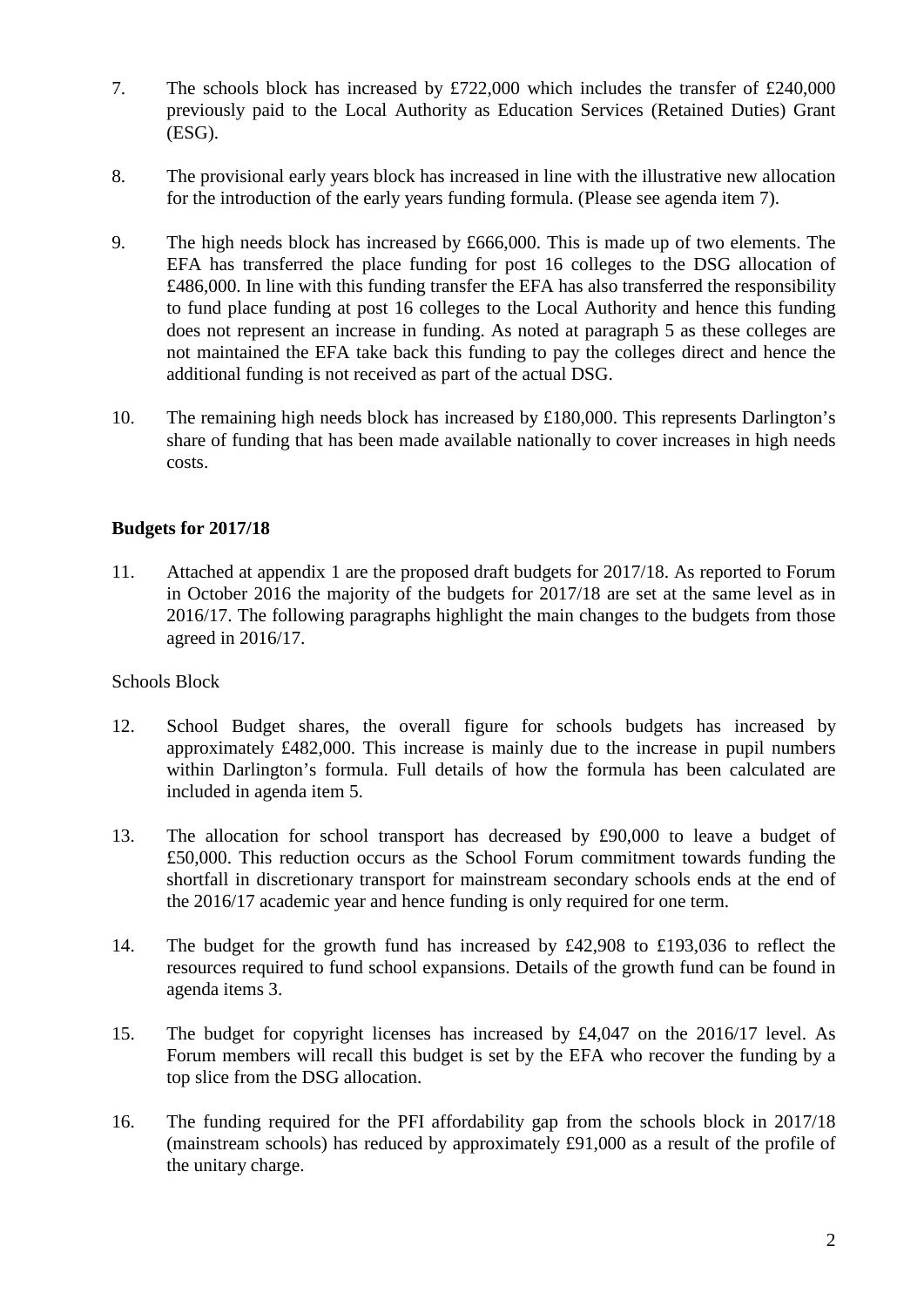- 17. As Forum will recall from their October meeting, the EFA have transferred £240,000 of funding that was previously received as a separate grant to the Local Authority (through the Education Services Grant) into the DSG. Forum agreed at their October meeting that this funding would be passed through to the Local Authority to enable the authority to continue with its retained duties.
- 18. In line with EFA guidance, Forum is provided with additional information appendix 2 concerning the historic central commitment budgets.
- 19. In summary the schools block of the DSG has increased by £722,000 however £240,000 of this refers to the transfer of ESG, with the remaining £482,000 being used within the school budget share.
- 20. The changes in current year budgets funded within the schools block (see paragraph 13 to 16) show a decrease in funding of approximately £132,000.

### Early Years Block

21. Early Years, all budgets for 2 year old and 3&4 year old nursery funding are budgeted in line with the allocations provided by the Department for Education (DFE), with all funding in the early years block being used for early year's purposes. Details of the setting of early years budgets are found in agenda item 7.

# High Needs Block

- 22. As can be seen in appendix 1 the high needs element of the budget is in excess of the high needs block allocation by £229,672. **Although the high needs budget is not balanced at this stage it is proposed that the high needs budget will remain at the same level as the funding provided in the high needs block. In order to achieve this, the various services will be reviewed in line with a proposed new strategy for high needs, with possible changes to delivery methods made that will bring the budget back in line.**
- 23. Further details of this proposed strategy will be presented to Forum before the commencement of the new financial year. It is proposed that for the 2017/18 financial year that most high needs services will operate in the same manner as they do in 2016/17, therefore 2017/18 will be a transitional year giving time to review, consult and implement high needs changes.
- 24. It is proposed that the £131,679 of unallocated funding in the schools block be retained to be used as a contingency for delivering changes in high needs and to cover any funding shortfall in high needs during 2017/18.
- 25. The following paragraphs provide Forum with details on changes in the high needs budgets.
- 26. Specialist Placements at Beaumont Hill, the number of places commissioned across pre and post 16 in 2016/17 was 248. In 2016/17 the numbers have exceeded this with 266 places being commissioned from the beginning of the 2016/17 academic year. In addition it is expected that additional places (up to 280) will be required from the start of the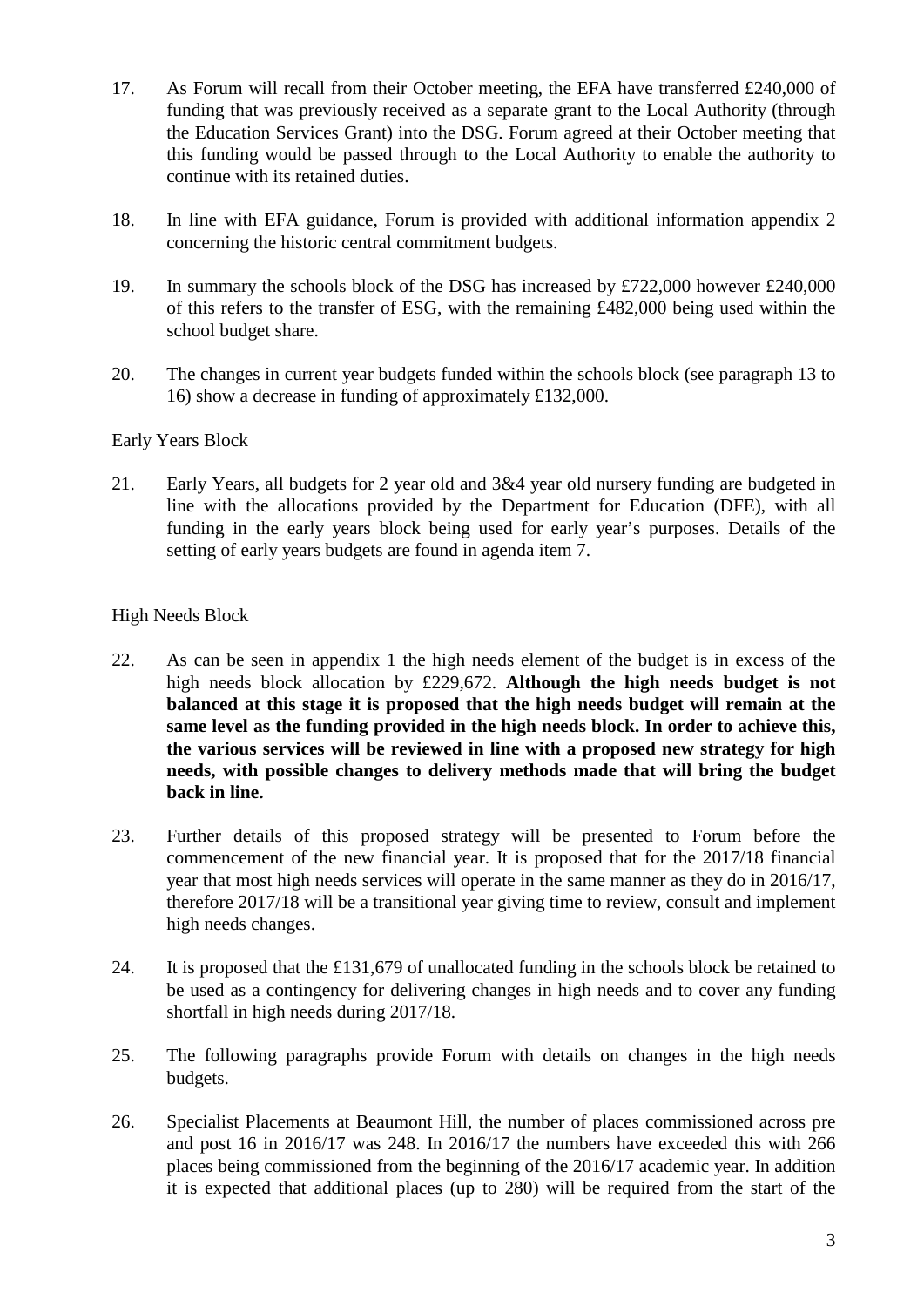2017/18 academic year, therefore the budget has been set to reflect the potential increased places. This potential increase in places (and top up) requires an additional £600,000 to be added to the budget. Places will only be funded if required/agreed by the EFA (at the time of writing numbers have not been confirmed) and therefore the full budget (as set) may not be required in 2017/18.

- 27. As previously reported to Forum mainstream schools receive top up funding in 2016/17 as follows. In all schools the first  $£6,000$  of funding is provided through the schools budget. Above £6,000 but up to £13,508 in primary, schools receive an additional lump sum payment to cover the costs of children needing this level of support. Above £13,508 primary schools receive additional top up payments based on a banding system dependent on an assessment. In secondary schools all costs over £6,000 are met by the schools based on an additional lump sum payment. As secondary schools have SEN funding fully delegated no top up payments are made.
- 28. Forum will recall at their October meeting that options were presented to Forum if to continue with the lump sum arrangement or to make individual top up payments on a individual basis. Secondary schools voted to keep the lump system for 2017/18.
- 29. In primary, it was requested what the difference would be to individual schools if top ups replaced the lump sum. This cannot be quantified with certainty as is unknown what the additional needs of children will be in primary schools in 2017/18, however assuming bandings remain the same for bands 7 and above (that currently are funded by top up), bands 3 to 6 would be set at a value of £213 in incremental amounts (i.e. band 3 £213, band 4 £426, band 5 £639 & band 6 £852) in order to keep within the current funding envelope.
- 30. It is proposed that the current system be maintained for 2017/18 whilst further reviews and consultation take place on introducing a new top up system from April 2018. In order to simplify the budget, the various budgets that make up the current system have been merged to create a mainstream top up budget of £1.3million (this can be seen in appendix 1).
- 31. In the current year there are reported variances in the PRU and the out of area budget. These pressures are occurring due to demand differences in year. Although at this stage it is expected that some of the variances will continue, at the time of writing it is proposed to leave theses budgets at the 2016/17 level as the actual number of places requiring funding in the 2017/18 academic year are as yet not known.
- 32. The budget for Marchbank is underspending in the current year as there are currently less pupils funded than was budgeted for. As Forum members will recall for 2016/17 the budget was increased (from the budget in 2015/16) as it was expected that additional places would be required. A present it is unknown how many children will take up a place at Marchbank from September 2017, however the numbers of current continuing children is significantly less than budgeted. It is therefore proposed at this stage to reset the budget back to the 2015/16 level which reduces the budget requirement by £112,000.
- 33. The post 16 budget has been increased in line with the transfer of funding from the EFA (see paragraph  $5 \& 9$ ). It is the case that there is also the potential for variances in this budget in 2017/18 as again pupil numbers are as yet not confirmed for the 2016/17 and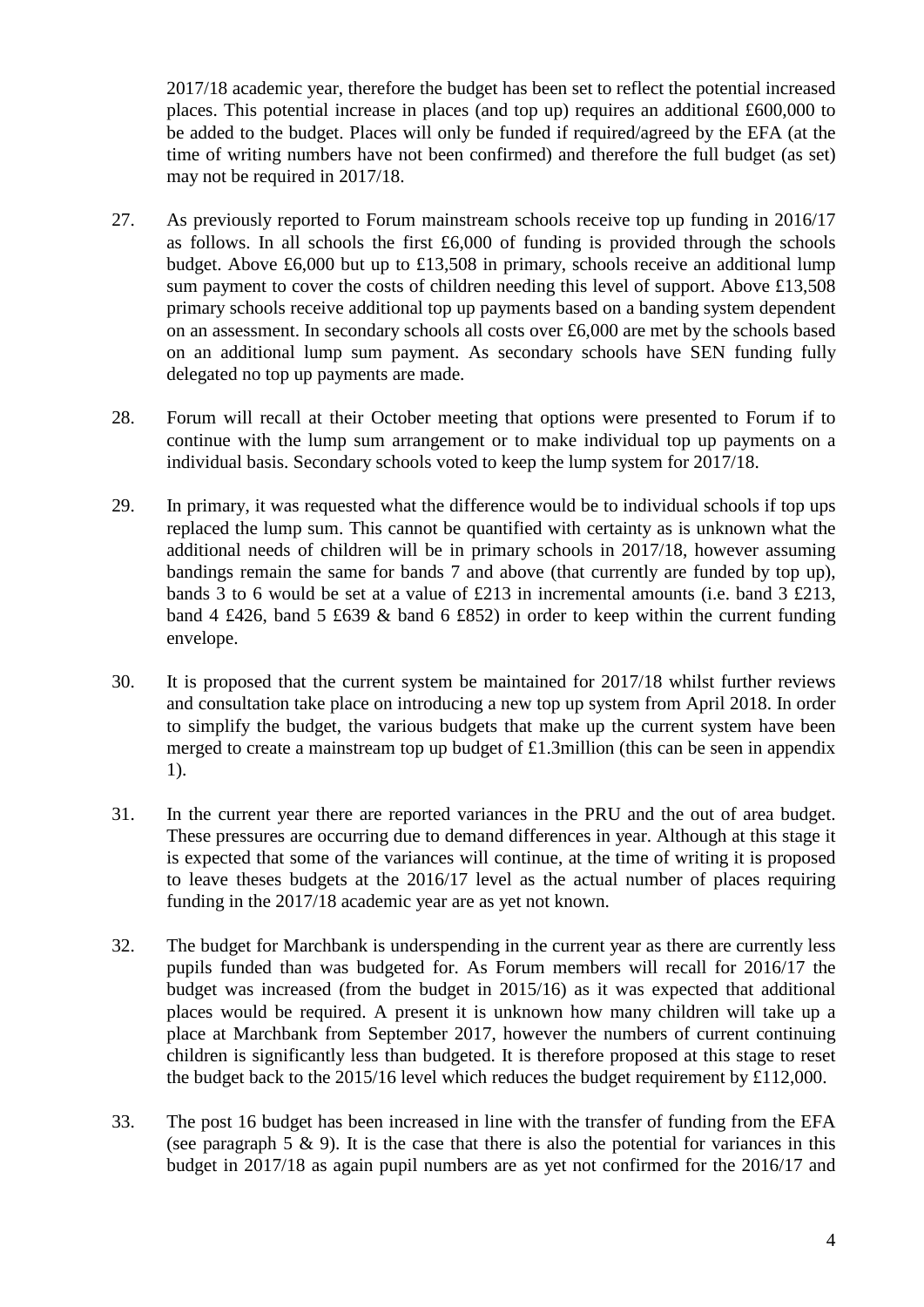2017/18 academic years. Therefore again it is proposed to leave this budget at the 2016/17 level.

34. As noted at paragraph 22, all high needs budgets will be as far as possible be managed within the high needs block allocation. However as this is a transitional year the contingency of £132,000 (paragraph 24) will provide some additional funding if required.

Place Plus Funded High Needs Places

- 35. In line with the proposals for high needs for 2017/18 it is proposed that all top rates will remain at the same level in 2017/18 as in the current year.
- 36. The rates for place funding are set by the EFA and remain at the 2016/17 value of £10,000 per place. The following table shows the proposed top up values for 2017/18.

| Establishment                                     | Top Up     | <b>Full Cost</b> |
|---------------------------------------------------|------------|------------------|
|                                                   |            | (Inc. place)     |
|                                                   |            | funding)         |
| <b>Rise Carr College</b>                          | £10,513.93 | £20,513.93       |
| Beaumont Hill Academy - Band A                    | £3,209.91  | £13,209.91       |
| Beaumont Hill Academy - Band B                    | £7,967.89  | £17,967.89       |
| Beaumont Hill Academy – Band C                    | £12,128.92 | £22,128.92       |
| Beaumont Hill Academy - Band D                    | £15,453.68 | £25,453.68       |
| <b>Marchbank Free School</b>                      | £12,000.00 | £22,000.00       |
| Speech & Language – Northwood Resource Base       | £1,905.49  | £11,905.49       |
| Complex Learning Disability - Heathfield Resource | £1,401.49  | £11,401.49       |
| Base                                              |            |                  |
| & Communications Difficulties<br>Social<br>Mount  | £4,767.93  | £14,767.93       |
| <b>Pleasant Resource Base</b>                     |            |                  |
| Social & Communications Difficulties - Hurworth   | £6,992.10  | £16,992.10       |
| <b>School Resource Base</b>                       |            |                  |

- 37. The budgets for top ups are based on the rates in the table above multiplied by the number of places taken up. The budgets assume that the places will be occupied for the full financial year. Again if there are movements in places, changes in bandings, or places are unoccupied, or places filled by non Darlington children become occupied by Darlington children, there will be fluctuation within the budget.
- 38. There are no proposed changes to the payment system for 2017/18. All top ups will be paid termly in advance based on an estimate of places, with any adjustments for actual placements being made in the next terms payment.

#### **Resources for 2017/18**

39. As in previous years it is possible to move funding between the DSG blocks. As described with this report (and detailed in appendix 1) it is proposed that all of the early years block will be used for early years purposes, with no funding moving in or out of the early years block.